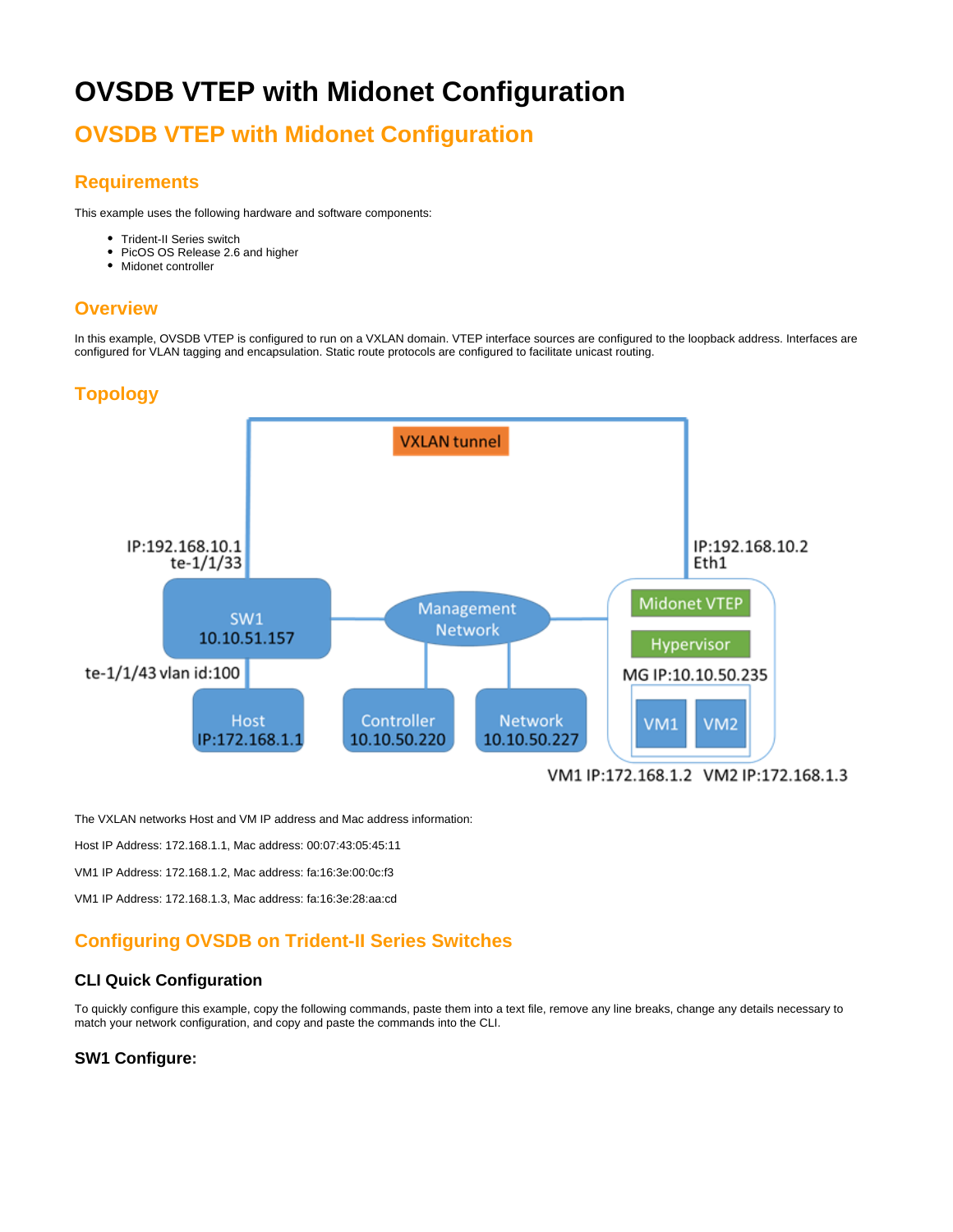```
set interface gigabit-ethernet te-1/1/33 speed "1000"
set interface gigabit-ethernet te-1/1/33 family ethernet-switching native-vlan-id 1000
set interface gigabit-ethernet te-1/1/43 family ethernet-switching port-mode "trunk"
set interface gigabit-ethernet te-1/1/43 family ethernet-switching vlan members 100
set protocols ovsdb management-ip 10.10.51.157
set protocols ovsdb controller c1 protocol "ptcp"
set protocols ovsdb interface te-1/1/43
set l3-interface vlan-interface 1000 address 192.168.10.1 prefix-length 24
set vlans vlan-id 100
set vlans vlan-id 1000 l3-interface "1000"
set vxlans source-interface 1000 address 192.168.10.1
set vxlans ovsdb-managed true
```
# **Configuring OVSDB Step-by-Step Procedure**

The following example shows how to set up a basic VTEP OVSDB configuration with VXLAN domain. To configure VXLAN on Trident-II Series switches, follow these steps:

### **Configuring OVSDB Step-by-Step for SW1**

1. Configure the VLAN ID to 10 for vxlan domain.

```
set vlans vlan-id 100
```
2. Configure the VLAN ID to 1000 for IP routing.

set vlans vlan-id 1000 l3-interface vlan-1000

3. Configure the te-1/1/1 interface VLAN ID to 1000.

set interface gigabit-ethernet te-1/1/33 family ethernet-switching native-vlan-id 1000

4. Configure VLAN trunk for te-1/1/43.

set interface gigabit-ethernet te-1/1/43 family ethernet-switching port-mode "trunk"

5. Configure the te-1/1/43 interface VLAN ID to 100.

set interface gigabit-ethernet te-1/1/43 family ethernet-switching vlan members 100

6. Configure IP address for the loopback interface.

set l3-interface loopback lo address 10.10.10.1 prefix-length 32

7. Configure IP address for the vlan-interface vlan-1000.

set l3-interface vlan-interface vlan-1000 address 192.168.10.1 prefix-length 24

8. Configure VTEP interface sources IP address.

set vxlans source-interface vlan-1000 address 192.168.10.1

9. Enable VXLAN managed by ovsdb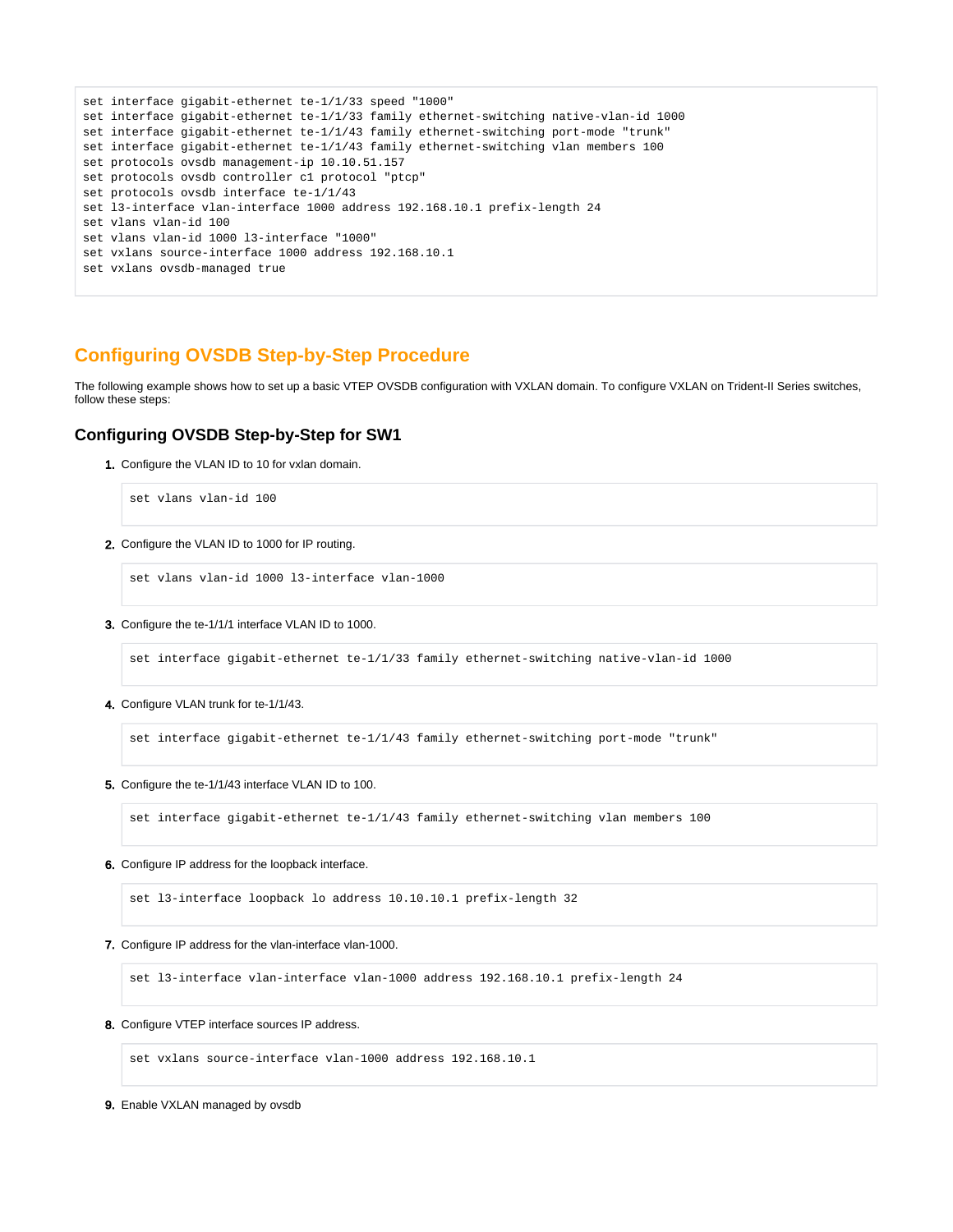set vxlan ovsdb-managed true

#### 10. Configure ovsdb management interface IP address

set protocols ovsdb management-ip 10.10.51.157

#### 11. Configure ovsdb controller protocol

set protocols ovsdb controller c1 protocol ptcp

#### 12. Configure ovsdb controller port

set protocols ovsdb controller ovsdb port 6632

#### 13. Configure ovsdb the interface on the VTEP

set protocols ovsdb interface te-1/1/43

# **Manually Configuring the Switch as a VTEP Gateway by Midonet cli**

### **Configuring the ovsdb by midonet cli for SW1**

1. Add a virtualization image on OpenStack Dashboard

# Images

|  |                                                                                    | Images                                     |                                         |                           |              | <b>W</b> Project (1) | Ef Shared with Me (0) |                     | 불 Public (0)    | + Create Image               | <b>X</b> Delete Images       |  |  |
|--|------------------------------------------------------------------------------------|--------------------------------------------|-----------------------------------------|---------------------------|--------------|----------------------|-----------------------|---------------------|-----------------|------------------------------|------------------------------|--|--|
|  | ⊟                                                                                  | Image Name                                 |                                         | Type<br>Status            |              | Public               | Protected             |                     | Format          | Size                         | Actions                      |  |  |
|  | 8                                                                                  | test                                       |                                         | Image                     | No<br>Active |                      | No                    |                     | OCOW2           | 12.6 MB                      | Launch +                     |  |  |
|  | Displaying 1 item                                                                  |                                            |                                         |                           |              |                      |                       |                     |                 |                              |                              |  |  |
|  |                                                                                    | 2. Create a network on OpenStack Dashboard |                                         |                           |              |                      |                       |                     |                 |                              |                              |  |  |
|  | <b>Networks</b><br><b>Networks</b><br>+ Create Network<br><b>X</b> Delete Networks |                                            |                                         |                           |              |                      |                       |                     |                 |                              |                              |  |  |
|  | ⊟<br>Project                                                                       |                                            | <b>Network Name</b>                     | <b>Subnets Associated</b> |              |                      | <b>DHCP Agents</b>    | Shared<br>Status    |                 | <b>Admin State</b>           | <b>Actions</b>               |  |  |
|  | 8                                                                                  | admin                                      | vxlan                                   | n1 172.168.1.0/24         |              | ٠                    |                       | No<br><b>ACTIVE</b> |                 | UP                           | Edit Network v               |  |  |
|  | Displaying 1 item                                                                  |                                            |                                         |                           |              |                      |                       |                     |                 |                              |                              |  |  |
|  | 3. Create two virtual hosts, and add them to network on OpenStack Dashboard        |                                            |                                         |                           |              |                      |                       |                     |                 |                              |                              |  |  |
|  | Instances                                                                          |                                            |                                         |                           |              |                      |                       |                     |                 |                              |                              |  |  |
|  | Instances                                                                          |                                            |                                         |                           |              |                      |                       |                     |                 |                              |                              |  |  |
|  |                                                                                    |                                            | Filter<br>Instance Name<br>$\mathbf{v}$ |                           |              | Filter               |                       |                     | Launch Instance | <b>Soft Reboot Instances</b> | <b>O</b> Terminate Instances |  |  |

|   | Instance Name      |                      | v Filber              |      |             |        | C Launch Instance<br>Filter. |  |      |                |                              | Soft Reboot Instances   © Terminate Instances |
|---|--------------------|----------------------|-----------------------|------|-------------|--------|------------------------------|--|------|----------------|------------------------------|-----------------------------------------------|
| ⊟ | Instance<br>Name   | <b>Image</b><br>Name | IP<br><b>Address</b>  | Size | Key<br>Pair | Status | <b>Availability</b><br>Zone  |  | Task | Power<br>State | <b>Time since</b><br>created | Actions                                       |
| 0 | $v = 2$            | test                 | 172.168.1.3 m1.tiny - |      |             | Active | nova                         |  | None | Running        | 3 hours.<br>19 minutes       | Create Snapshot<br>- 40                       |
| 0 | ym1                | test.                | 172.168.1.2 m1.tiny - |      |             | Active | nova                         |  | None | Running        | 3 hours.<br>21 minutes       | Create Snapshot<br>$\sim$                     |
|   | Displaying 2 items |                      |                       |      |             |        |                              |  |      |                |                              |                                               |

4. Create a tunnel zone of type 'vtep'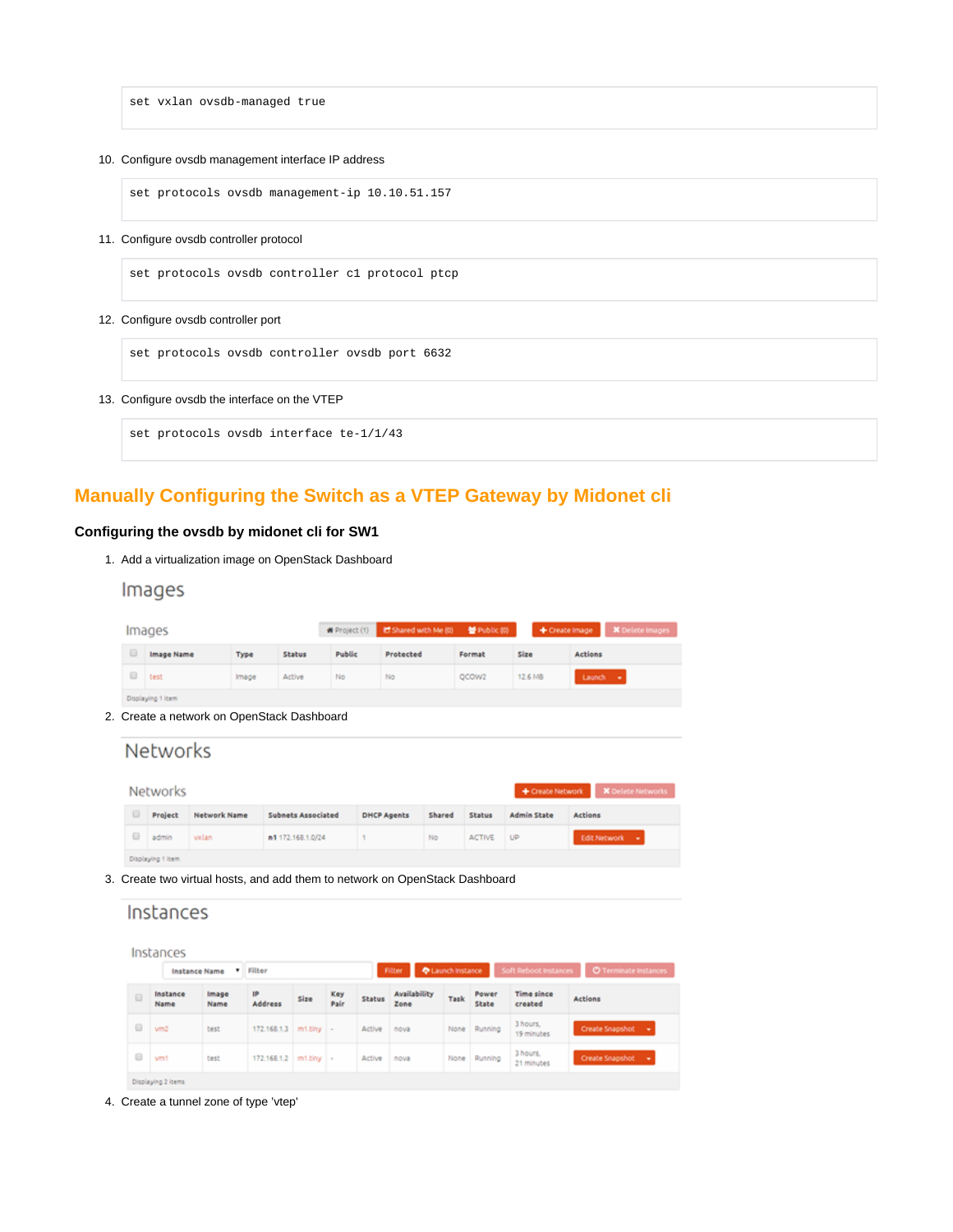```
midonet> tunnel-zone create name vtep_zone1 type vtep
tzone0
```
5. Add a VTEP to MidoNet, and assign it to the 'vtep' tunnel zone that you created.

```
midonet> vtep add management-ip 10.10.51.157 management-port 6632 tunnel-zone tzone0
name br0 description OVS VTEP Emulator management-ip 10.10.51.157 management-port 6632 tunnel-zone 
tzone0 connection-state CONNECTED
midonet> list vtep
name br0 description management-ip 10.10.51.157 management-port 6632 tunnel-zone tzone0 connection-
state CONNECTED
```
6. Create a binding between the VTEP and a Neutron network behind a MidoNet bridge

```
midonet> bridge list
bridge bridge1 name vxlan state up
midonet> show bridge bridge1 id
85296f07-2235-4963-8160-fb66eca85675
midonet>
```
7. Add the host's IP address to the same tunnel zone as the VTEP

```
midonet> tunnel-zone tzone0 add member host host0 address 192.168.10.2
zone tzone0 host host0 address 192.168.10.2
midonet>
```
8. Create a binding between the VTEP's vlan 100 interface te-1/1/43 and the Neutron network behind the bridge1

```
midonet> vtep management-ip 10.10.51.157 binding add network-id 85296f07-2235-4963-8160-fb66eca85675 
physical-port te-1/1/43 vlan 100
Internal error: The server could not comply with the request since it is either malformed or otherwise 
incorrect.
midonet> vtep management-ip 10.10.51.157 binding list
management-ip 10.10.51.157 physical-port te-1/1/43 vlan 100 network-id 85296f07-2235-4963-8160-
fb66eca85675
```
9. Add the IP address of the host on the VTEP to the security group ip-address-group0

```
midonet> ip-address-group ip-address-group0 add ip address 172.168.1.1
address 172.168.1.1
midonet>
```
**View the VXLAN table of SW1:**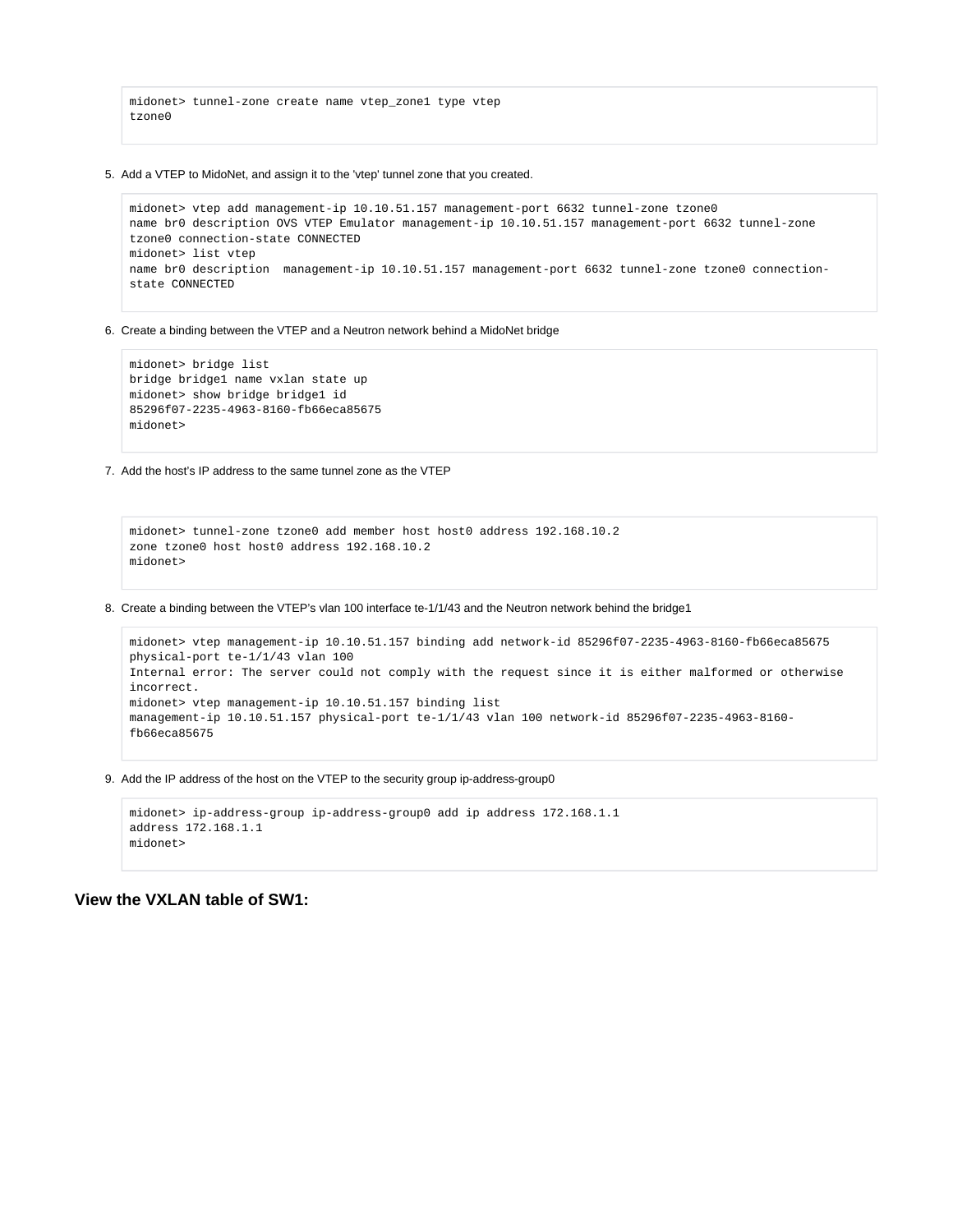```
admin@XorPlus# run show vxlan 
Egress map:
        egress id 100009 MAC 0:c:29:23:31:9, port id 1/1/33, vif index 8 unicast
L3 tunnel mac map:
         vlan id 1000, ref_count 1
Port vlan map mode map & Termination admin state map:
         port id 1/1/43, ref_count 1
Tunnel Map:
         tunnel id 0X4C000200, dst_vtep 192.168.10.2, nexthops (192.168.10.2 ), ecmp_id 100009, ref_count 1
         tunnel id 0X4C000001, dst_vtep 224.0.0.1, nexthops (), ecmp_id 0, ref_count 1
Access ports:
        id 0X80000002, vpn id 0X7000, port id 1/1/43, vlan id 100, egress id 100010
Network ports:
          id 0X80000003, vpn_id 0X7000, port_id 1/1/33, egress_id 100009, tunnel_id 0X4C000200, unicast
          id 0X80000004, vpn_id 0X7000, port_id 1/1/33, egress_id 100011, tunnel_id 0X4C000200, multicast
        id 0X80000001, vpn id 0XFFFFFFFF, port id 1/1/0, egress id 100006, tunnel id 0X4C000001, multicast
BFD sessions:
admin@XorPlus#
```
The show vxlan to displays information about VXLAN endpoint configuration. Display VXLAN to the remote vxlan tunnel vtep has a nexthops(192.168.10.2).

### **View the VXLAN mac table of SW1:**

| admin@XorPlus# | run show vxlan address-table |         |             |              |
|----------------|------------------------------|---------|-------------|--------------|
| <b>VNTD</b>    | MAC address                  | Type    | Interface   | <b>VTEP</b>  |
|                |                              |         |             |              |
| 10001          | 00:1e:cg:bb:bb:cc            | Dynamic | $te-1/1/43$ |              |
| 10001          | fa:16:3e:00:0c:f3            | Static  |             | 192.168.10.2 |
| 10001          | fa:16:3e:28:aa:cd            | Static  |             | 192.168.10.2 |
| admin@XorPlus# |                              |         |             |              |

# **Dump the ovsdb hardware vtep table of SW1:**

```
root@XorPlus$ovsdb-client dump hardware_vtep
Arp_Sources_Local table
_uuid locator src_mac
----- ------- -------
Arp_Sources_Remote_table
_uuid locator src_mac
----- ------- -------
Global table
_uuid managers switches 
       ------------------------------------ -------------------------------------- 
--------------------------------------
4146166b-ad2e-4d05-857f-8ba4b3f0ac0d [bd6ac790-b304-4ed7-a77b-8ab7063b8132] [cfdcc9fa-0295-44b0-81c3-
c975b3d463cb]
Logical_Binding_Stats table
_uuid bytes_from_local bytes_to_local packets_from_local packets_to_local
----- ---------------- -------------- ------------------ ----------------
Logical_Router table
_uuid description name static_routes switch_binding
----- ----------- ---- ------------- --------------
Logical_Switch table
_uuid description name options tunnel_key
------------------------------------ ----------- ----------------------------------------- ------- ----------
```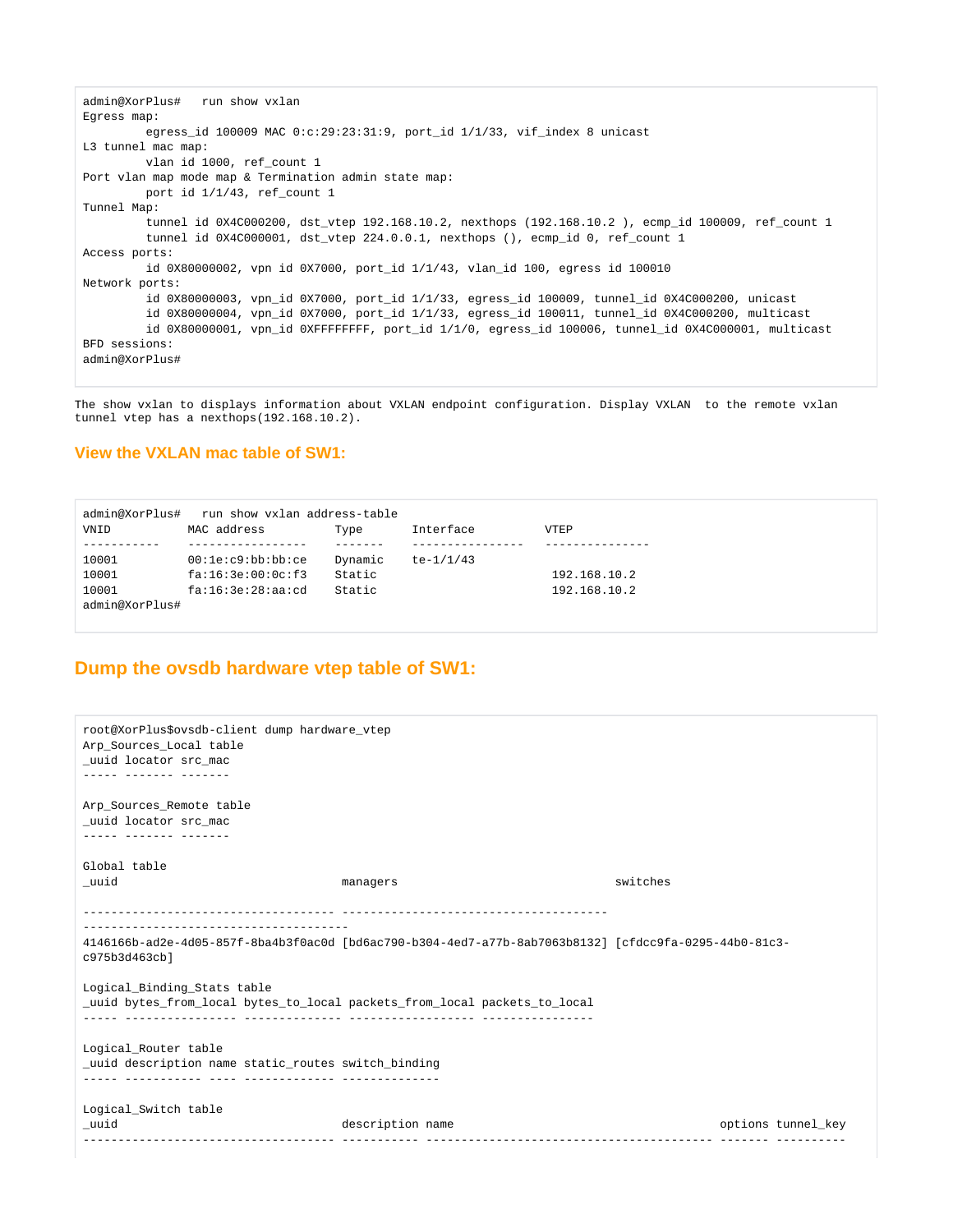e1e37b4a-37fe-43f2-a9f7-3a9925b6e92e "" "mn-85296f07-2235-4963-8160-fb66eca85675" {} 10001 Manager table \_uuid inactivity\_probe is\_connected max\_backoff other\_config status target ------------------------------------ ---------------- ------------ ----------- ------------ ------------------------------------------------------------ ---------- bd6ac790-b304-4ed7-a77b-8ab7063b8132 30000 true 3000 {} {bound\_port="6632", sec\_since\_connect="13921", state=ACTIVE} "ptcp:6632" Mcast\_Macs\_Local table MAC \_uuid ipaddr locator\_set logical\_switch --- ----- ------ ----------- -------------- Mcast\_Macs\_Remote table MAC \_uuid ipaddr locator\_set logical\_switch ----------- ------------------------------------ ------ ------------------------------------ ----------------------------------- unknown-dst 8c6b4993-7be8-4d85-811b-3255e15d2f92 "" 6d275247-2c1b-4c79-8f08-b17d93bd1e32 e1e37b4a-37fe-43f2 a9f7-3a9925b6e92e Physical\_Locator table \_uuid dst\_ip encapsulation\_type ------------------------------------ -------------- ----------------- d983943f-c791-4431-89a2-ec6a531a4d15 "192.168.10.1" "vxlan\_over\_ipv4" 09c0f3c2-d42a-406b-8644-3bffc472a247 "192.168.10.2" "vxlan\_over\_ipv4" Physical\_Locator\_Set table \_uuid locators ------------------------------------ -------------------------------------- 6d275247-2c1b-4c79-8f08-b17d93bd1e32 [09c0f3c2-d42a-406b-8644-3bffc472a247] Physical\_Port table \_uuid description name port\_fault\_status vlan bindings vlangs vlangs vlangs vlangs vlangs vlangs vlangs vlangs vlangs vlangs vlangs vlangs vlangs vlangs vlangs vlangs vlangs vlangs vlangs vlangs vlangs vlangs vlangs vlangs vlangs vlangs vlangs vlangs vlangs vlang ------------------------------------ ----------- ----------- ----------------- ------------------------------------------ ---------- 35f008a2-e248-4330-a1e5-85f3f843bc68 "" "te-1/1/43" [] {100=e1e37b4a-37fe-43f2-a9f7- 3a9925b6e92e} {} Physical\_Switch table \_uuid description management\_ips name ports switch\_fault\_status tunnel\_ips tunnels ------------------------------------ ----------- ---------------- ----- ---------------------------------------------------------------------------------------------------------------- -- ------------------- ---------------- ------ cfdcc9fa-0295-44b0-81c3-c975b3d463cb "" ["10.10.51.157"] "br0" [35f008a2-e248-4330-a1e5-85f3f843bc68, 3d5eae61-46bc-4e3c-84f3-06aed7961ff5, c30d1ef4-b54a-4946-bd8c-460af234875e]  $[$  ["192.168.10.1"] [] SSL table \_uuid bootstrap\_ca\_cert ca\_cert certificate external\_ids private\_key ----- ----------------- ------- ----------- ------------ ----------- Tunnel table \_uuid bfd\_config\_local bfd\_config\_remote bfd\_params bfd\_status local remote ----- ---------------- ----------------- ---------- ---------- ----- ------ Ucast\_Macs\_Local table MAC \_uuid ipaddr locator logical\_switch ------------------- ------------------------------------ ------ ------------------------------------ ------------------------------------ "00:1e:c9:bb:bb:ce" f431e446-6c1c-4842-ad3a-19cd04a54952 "" d983943f-c791-4431-89a2-ec6a531a4d15 e1e37b4a-37fe-43f2-a9f7-3a9925b6e92e Ucast\_Macs\_Remote table MAC \_uuid ipaddr locator logical switch